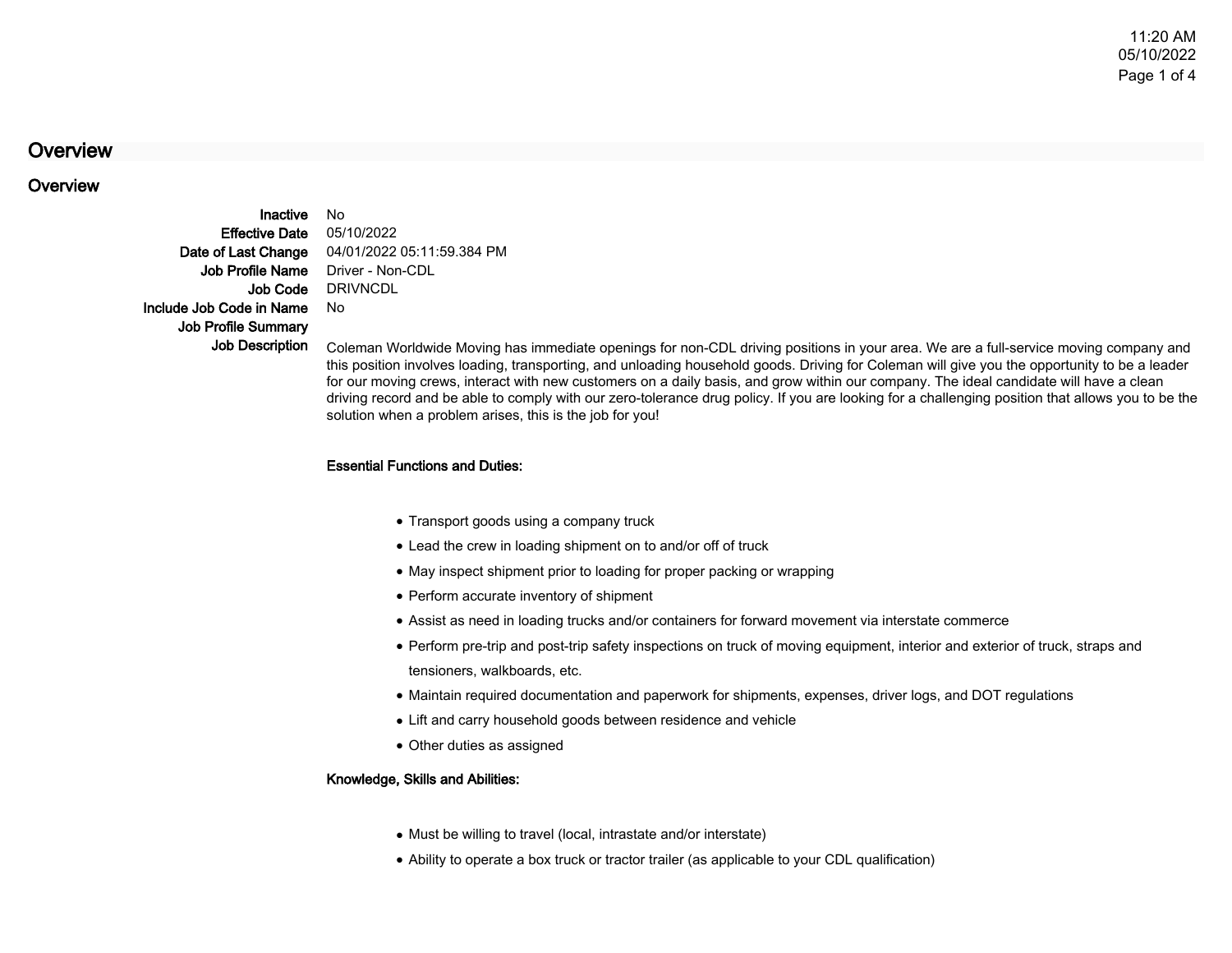11:20 AM 05/10/2022Page 2 of 4

- Excellent communications skills
- Ability to be on time and reliable; ability to meet deadlines
- Knowledge of DOT regulations

### Working Conditions:

- Indoors and outdoors
- Lifting of objects up to 50 pounds
- Frequent squatting and bending
- Frequent use of stairs
- Driving for long periods of time

#### Coleman Worldwide Moving Benefits for Employees (not applicable for seasonal employees if not stated):

- VACATION PAY after 1 year employment
- Array of voluntary health benefits including but not limited to (Health, Dental, Vision, 401k, and more)
- Holiday pay after 90 days for Full Time employees (Seasonal Included)
- Referral Programs

#### College Students--We also offer a summer Intern SCHOLARSHIP Program!

- Coleman Worldwide Moving proudly supports post-secondary education in our communities and will offer the following scholarship program to qualifying summer interns to assist them with tuition in the coming year. Funding amounts are paid outdirectly to the Associate to assist with their various student expenses.
- \$500 scholarship\* towards your post-secondary education for the first\*\* full summer internship.
- \$750 scholarship\* towards your post-secondary education for the second\*\* full summer internship
- \$1,000 scholarship\* towards your post-secondary education for the third\*\* or more full summer internship
- Must be summer seasonal Associate employed as Helper, Packer, Driver, Warehouseman, or other Service Center Operational, non-management position.
- Must show proof of enrollment in school for current year's fall classes.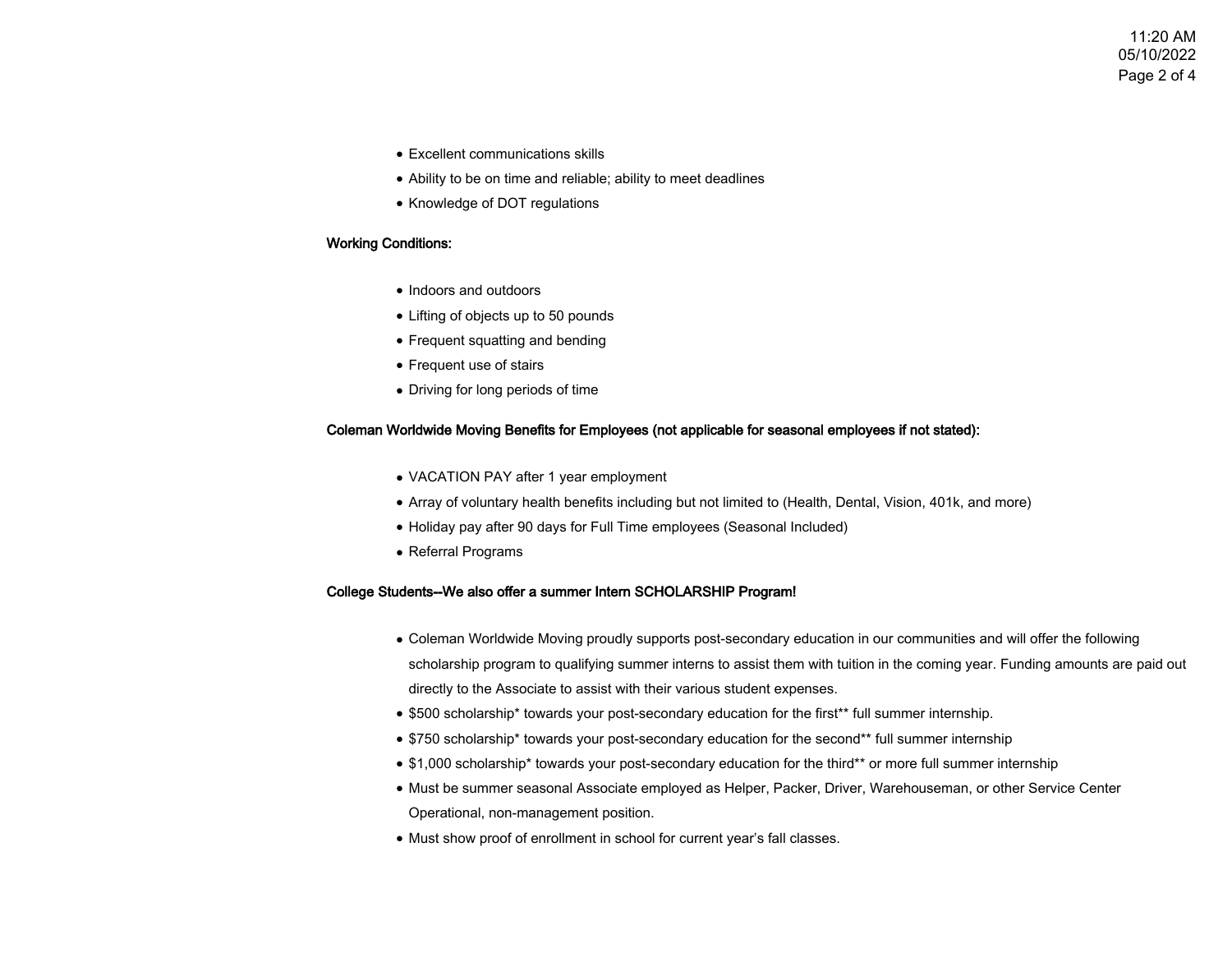- Must work full time through scheduled season (accommodations made for school dates).
- Supervisor acknowledgement of good work performance and attendance also required.

Coleman Worldwide Moving (and affiliated companies) (collectively "CWM") is an equal opportunity and affirmative action employer. Policy prohibits discrimination or harassment on the basis of race, color, religion, national origin, ancestry, sex, age, marital status, familial status,pregnancy, genetic information, sexual orientation, disability, veteran status or other protected status. CWM will continue to support andpromote equal employment opportunity, human dignity, and cultural diversity. This policy applies to all personnel matters such as compensation, benefits, transfers, Company sponsored training, education, and social and recreational programs. This commitment is madeby CWM in accordance with federal, state, and/or local laws and regulations

Only applications submitted within three months of the review period will be considered for employment. Please submit another applicationfor further review after the review period elapses.